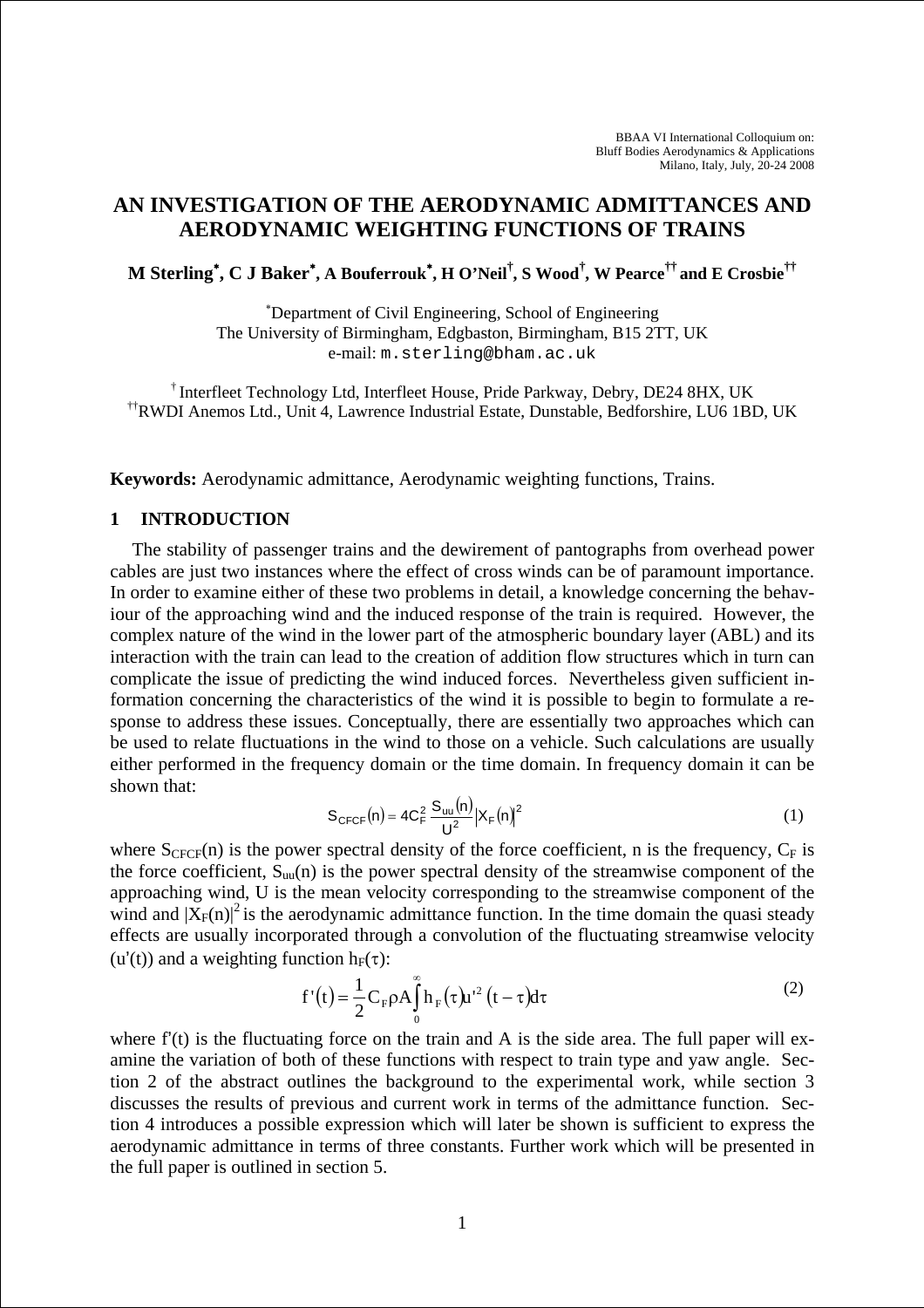### **2 THE MEASUREMENTS**

Unfortunately there is sparse data available in the public domain relating to this topic. Early model scale experiments undertaken in wind tunnels provided the main source of data prior to 2000. Three sources of data prior to 2000 will be investigated in this paper: Advanced Passenger Train (APT); a magnetically levitated vehicle (Mag-lev), [1]; and an idealised train (IT), [2]. All of the experiments were undertaken at model-scales of 1:50, 1:25 and 1:50 respectively. Further details relating to the simulations will be given in the full paper with experimental data available from [3].

In order to investigate the stability of the Class 390 "Pendolino" train in cross winds and to compare the data to that of a perceived "safe" vehicle (i.e. a Mark 3 coach), a series of fullscale experiments were undertaken at a coastal site at Eskmeals in Cumbria in the north west of England during the winters of 2001/02 and 2002/03, (see [4] and [5] for further details). Further details relating to the experimental site will be given in the full paper.

In the light of recent developments in the wind loading Codes of Practice in the UK, Europe and elsewhere, a perceived problem with respect to potential pantograph de-wirement between the pantograph arm and overhead cable arose. Hence, the Railway Safety and Standards Board (RSSB) funded a series of wind tunnel experiments on a Class 365 EMU. The experiments were undertaken in an open return wind tunnel. Full details of the project can be found in [6] with an in depth analysis of the supporting data given in [7].

### **3 EXPERIMENTAL RESULTS**

#### **3.1 Pre-2000 measurements**



Fig. 1. Side force admittance data for the Mag-lev, APT and IT vehicles.

In what follows the data presented relate to the wind induced side forces only, and correspond to a limited set of yaw angles. These yaw angles are  $76^{\circ}$ ,  $90^{\circ}$  and  $90^{\circ}$  for the Mag-lev, APT and IT respectively. Fig. 1 illustrates the aerodynamic admittance function for the Mag-Lev, APT and IT. The vertical axis in figure represents the admittance function as defined by Eqn. (1), while the horizontal axis represents the reduced frequency (actual frequency x length of train / mean streamwise velocity). This format will be adopted throughout the paper. It should be noted that these data represent the mean values only and in all cases have a large degree of scatter, e.g. [8] states that the associated standard error (standard deviation/mean) is of the order of 38%. All of the data in Fig. 1 follow the same trend and indicate that as the reduced frequency tends to zero, the admittance tends towards unity, i.e. the large scale (low frequency) variations in the wind directly affect the forces measured on the trains. As the reduced frequency increases (turbulent scales reduce), the admittance rapidly decreases and takes into account the filtering that the inertia of the vehicle has on the flow.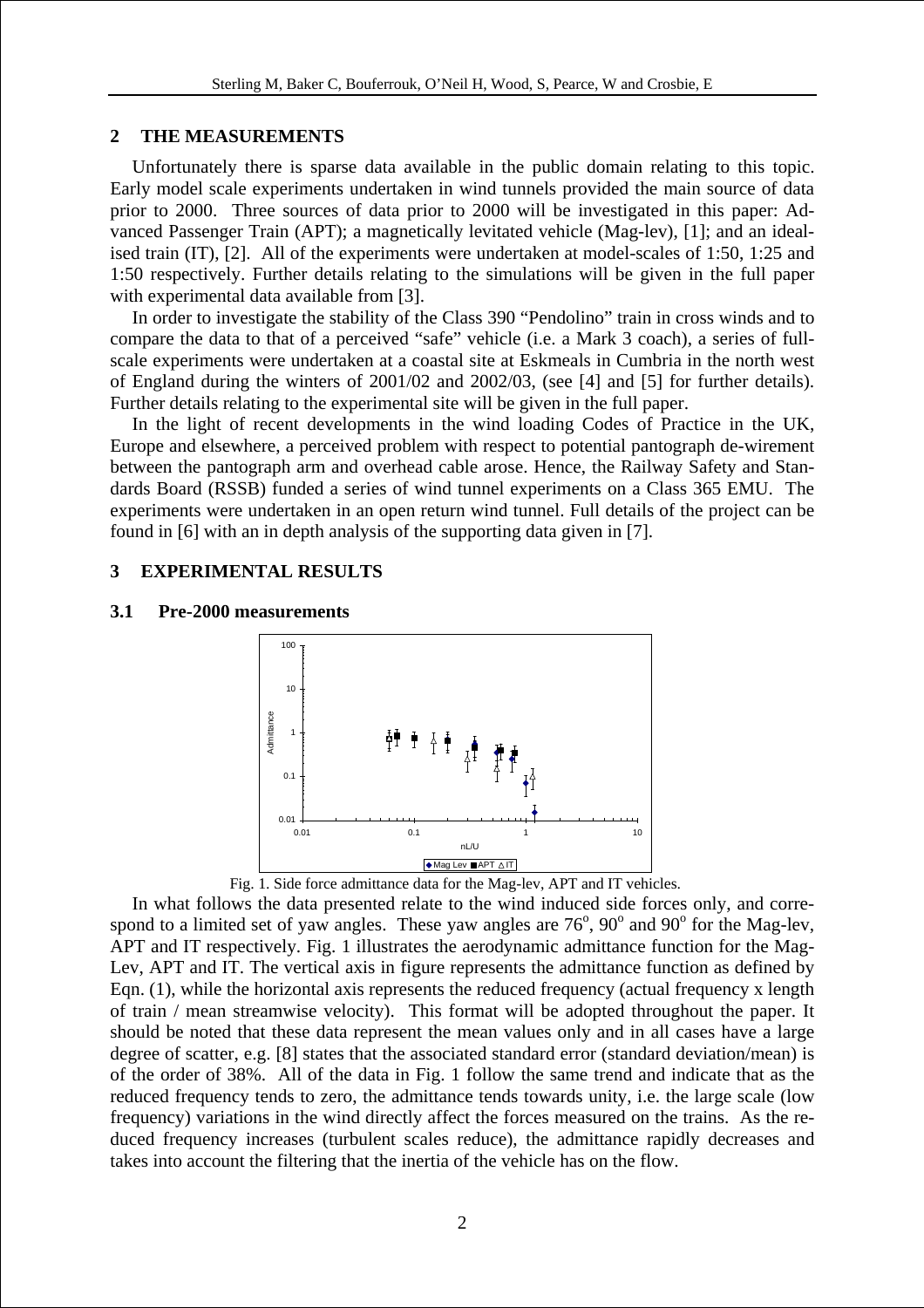### **3.2 Mark 3 coach full scale measurements**



Fig. 2. Side force aerodynamic admittances for the Mark 3 coach

### **3.3 Class 390 full-scale measurements**

Fig. 3 illustrate the aerodynamic admittance corresponding to the side force for the Class 390. In order to ease the interpretation of the aerodynamic effects, the effect of any vehicle induced response has been removed. This removal of data is manifested as gaps in the admittance functions, although in reality these gaps would not be present. For the two yaw angles examined the admittances behaves as expected, i.e. they tend towards a constant value at low reduced frequencies and decrease with inat low reduced frequencies and decrease with  $\text{Hi}$  Fig. 3. Side force aerodynamic admittances for the creasing values of reduced frequency.

Fig. 2 illustrates the side force aerodynamic admittances corresponding to the Mark 3 coach. It is evident that all curves appear to collapse onto a single line, albeit with a significant amount of fluctuations. The rate of change of the side force admittance with respect to reduced frequency appears to be greater than that of the corresponding lift force admittance (not shown in the abstract). The effect of this will be examined in detail in the full paper.



Class 390

#### **3.4 Class 365 wind tunnel tests**

Due to space limitations details of the admittance data relating to the Class 365 data are not presented in the abstract. However, the full paper will examine the variation of lift and side force admittance with respect to yaw. Appropriate conclusions will be drawn.

## **4 FITTED AERODYNAMIC ADMITTANCES AND CORRESPONDING WEIGHTING FUNCTIONS**

In the full paper it will be demonstrated that a curve of the following form can be fitted to all of the aerodynamic admittances irrespective of train type and yaw angle:

$$
|X_{F}(n)|^{2} = \frac{1/k}{\left[1 - \left(\frac{\bar{n}}{n}\right)^{2}\right]^{2} + \left[2\xi\frac{\bar{n}}{n'}\right]^{2}}\right]^{1/2}}
$$
(3)

where n is the reduced frequency and k,  $\xi$  and  $\overline{n}$  are constants. The benefit of fitting an equation of the type shown in Eqn. (3) is that it that is has a corresponding an analytical form in the time domain. The corresponding weighting function will be developed further in the full paper. In order to fit Eqn. (3) to the experimental data, the following assumptions are made: